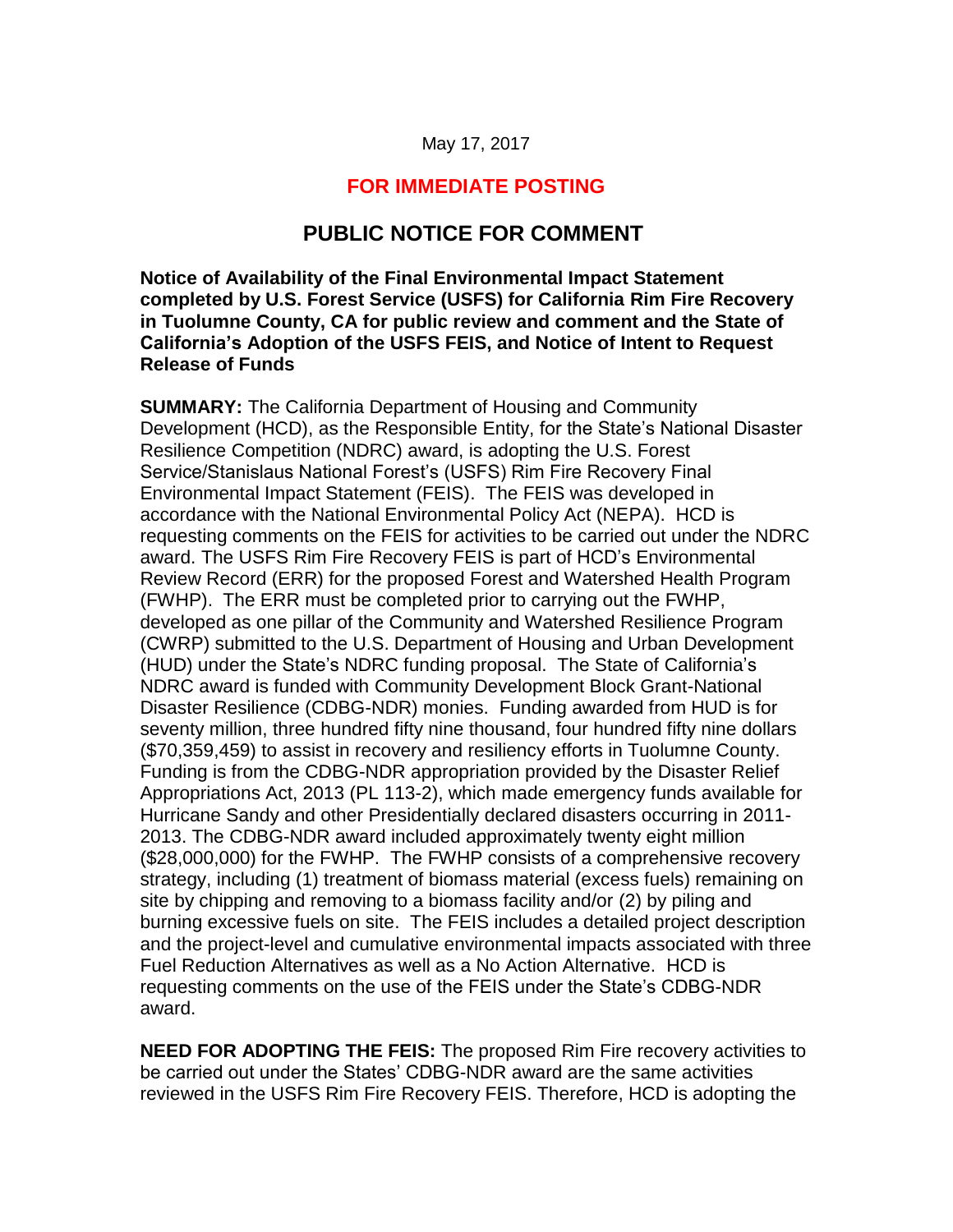USFS FEIS document in order to satisfy requirements of federal environmental statutes.

**AVAILABILITY OF THE FEIS:** An electronic copy of the USFS Rim Fire Recovery FEIS will be available starting on May 26, 2017 at [http://www.hcd.ca.gov/community-development/disaster-recovery](http://www.hcd.ca.gov/community-development/disaster-recovery-programs/ndrc.shtml#notices)[programs/ndrc.shtml#notices.](http://www.hcd.ca.gov/community-development/disaster-recovery-programs/ndrc.shtml#notices) A paper copy for review or copying, or CD's of the FEIS are available at the Stanislaus National Forest Headquarters, 19777 Greenley Road, Sonora, CA between 8:30 a.m. and 4:00 p.m., Monday through Friday, except Federal holidays.

**DATES:** Comments must be submitted on or before June 26, 2017, using one of the methods in the **ADDRESSES** section of this NOA.

**ADDRESSES:** All interested agencies, groups, and persons are invited to submit written comments on HCD's use of the USFS Rim Fire Recovery FEIS to carry out activities under the CDBG-NDR award, using any one of the following methods:

- E-mail to [ca-ndrc@hcd.ca.gov](mailto:ca-ndrc@hcd.ca.gov) with "Comments Adoption of Recovery FEIS" in the subject line
- Mail: Department of Housing and Community Development, Division of Financial Assistance, 2020 West El Camino Avenue, Suite 400, Sacramento, CA 95833, Attention: NDR Comments

**FOR FURTHER INFORMATION CONTACT:** Patrick Talbott, Contract Manager, Department of Housing and Community Development, Division of Financial Assistance, 2020 West El Camino Avenue, Suite 400, Sacramento, CA 95833, email [ca-ndrc@hcd.ca.gov](mailto:ca-ndrc@hcd.ca.gov)

### **SUPPLEMENTARY INFORMATION:**

### **Project Description:**

The Rim Fire Recovery FEIS was prepared by the USFS to implement fuels reduction within the 2013 Rim Fire, which burned over 250,000 acres. The FEIS analyses 45,000 acres in the Rim Fire burn scar. In 2014 HUD released the NDRC Notice of Funding Availability (NOFA) allowing eligible states and jurisdictions to apply for disaster recovery and resilience activities related toa presidentially declared disaster that occurred between 2011 and 2013. HCD, in partnership with the USFS and other state agencies, submitted a successful funding proposal to HUD, on behalf of the State. The competition focused states' and local jurisdictions' efforts to prepare their communities for the impacts of climate change and to support investments in more resilient infrastructure. CDBG– NDR funding requires compliance with NEPA as stated in HUD's regulations outlined in 24 CFR part 58 and the Council of Environmental Quality (CEQ) NEPA regulations at 40 CFR parts 1500–1508. HUD further outlined the project's environmental review requirements in a Federal Register notice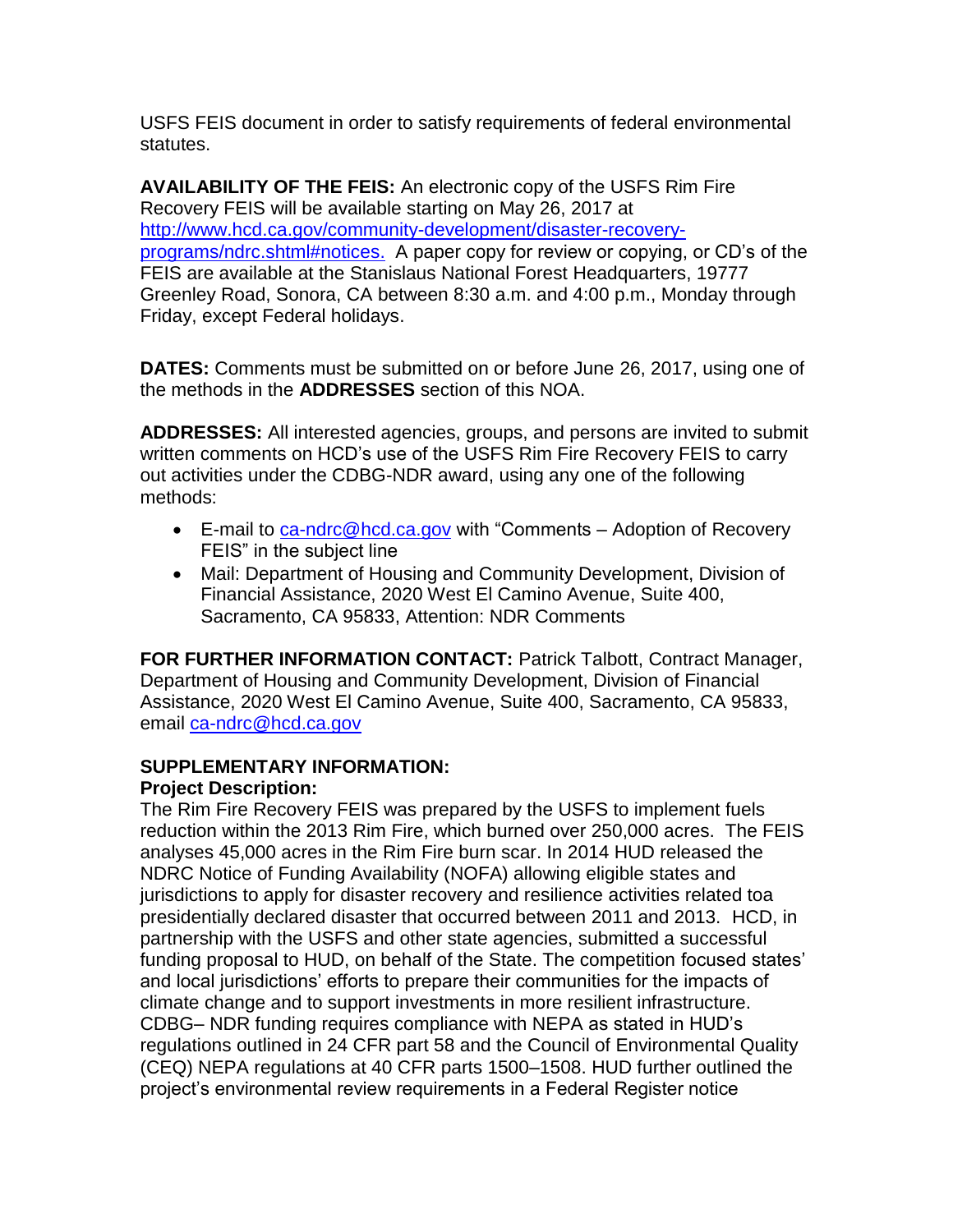published on June 7, 2016 (81 FR 36557). HCD, is the Responsible Entity and assumes environmental responsibilities for the CDBG–NDR funding for two of the three CWRP pillars in accordance with 24 CFR 58.1(b)(1).

## **PUBLIC MEETINGS HELD ON THE NDRC APPLICATION TO HUD:**

- NDRC Phase 1 All meetings, comments and responses to comments for California's Phase 1 National Disaster Resilience Competition Application can be found here: [http://www.hcd.ca.gov/community](http://www.hcd.ca.gov/community-development/disaster-recovery-programs/ndrc-application-documents/docs/AttDConsultationSummary.pdf)[development/disaster-recovery-programs/ndrc-application](http://www.hcd.ca.gov/community-development/disaster-recovery-programs/ndrc-application-documents/docs/AttDConsultationSummary.pdf)[documents/docs/AttDConsultationSummary.pdf](http://www.hcd.ca.gov/community-development/disaster-recovery-programs/ndrc-application-documents/docs/AttDConsultationSummary.pdf)
- NDRC Phase 2 All meetings, comments and responses to comments for California's Phase 2 National Disaster Resilience Competition Application can be found here: [http://www.hcd.ca.gov/community](http://www.hcd.ca.gov/community-development/disaster-recovery-programs/ndrc-application-documents/docs/AttDConsultationSummaryp2.pdf)[development/disaster-recovery-programs/ndrc-application](http://www.hcd.ca.gov/community-development/disaster-recovery-programs/ndrc-application-documents/docs/AttDConsultationSummaryp2.pdf)[documents/docs/AttDConsultationSummaryp2.pdf](http://www.hcd.ca.gov/community-development/disaster-recovery-programs/ndrc-application-documents/docs/AttDConsultationSummaryp2.pdf)

# **PUBLIC COMMENT PERIOD AND PUBLIC MEETINGS HELD BY THE USFS IN DEVELOPMENT OF THE RIM FIRE RECOVERY FEIS:**

**Comment Period:** Page 18 of the Recovery EIS:

**Public Comment Period (30 days) for the Draft EIS Notice of Availability (DEIS)** began with the USFS publication of the Notice of Availability (NOA) in the Federal Register on May 16, 2014 (79 Federal Register 95, May 16, 2014; p. 28508) that asked for public comment on the DEIS. The NOA did not accurately reflect the 30-day comment period alternative arrangements granted by CEQ. The Forest submitted an amended notice to EPA. The revision to the Federal Register (79 Federal Register 100, May 23, 2014; p. 29759-29760) made a correction to reduce the comment period from June 30, 2014 to June 16, 2014 reflecting the President's Council on Environmental Quality (CEQ) alternative arrangement granted in accordance with 40 CFR 1506.11 on December 9, 2013 All comments and responses to comments submitted on the Draft EIS are included in the posted Rim Fire Recovery FEIS in Section F, starting on page 557.

**Meetings**: Pages 17 through 19 of the Recovery EIS: Between 10/16/2013 and 12/3/2015 the USFS hosted 7 public meetings, 34 tours to the Rim Fire area and 1 Tribal consultation day. The USFS produced materials for social media outlets, including tweets, web features and photo pages and distributed some 60,000 newspaper inserts throughout the region explaining the proposed activities.

## **FEIS:**

The Recovery FEIS is available at [http://www.hcd.ca.gov/community](http://www.hcd.ca.gov/community-development/disaster-recovery-programs/ndrc.shtml#notices)[development/disaster-recovery-programs/ndrc.shtml#notices](http://www.hcd.ca.gov/community-development/disaster-recovery-programs/ndrc.shtml#notices) as well as at the locations listed above in ADDRESSES. The FEIS includes a detailed project description and the project-level and cumulative environmental impacts associated with three Fuel Reduction Alternatives as well as a No Action Alternative. Each of the three Action Alternatives includes almost the identical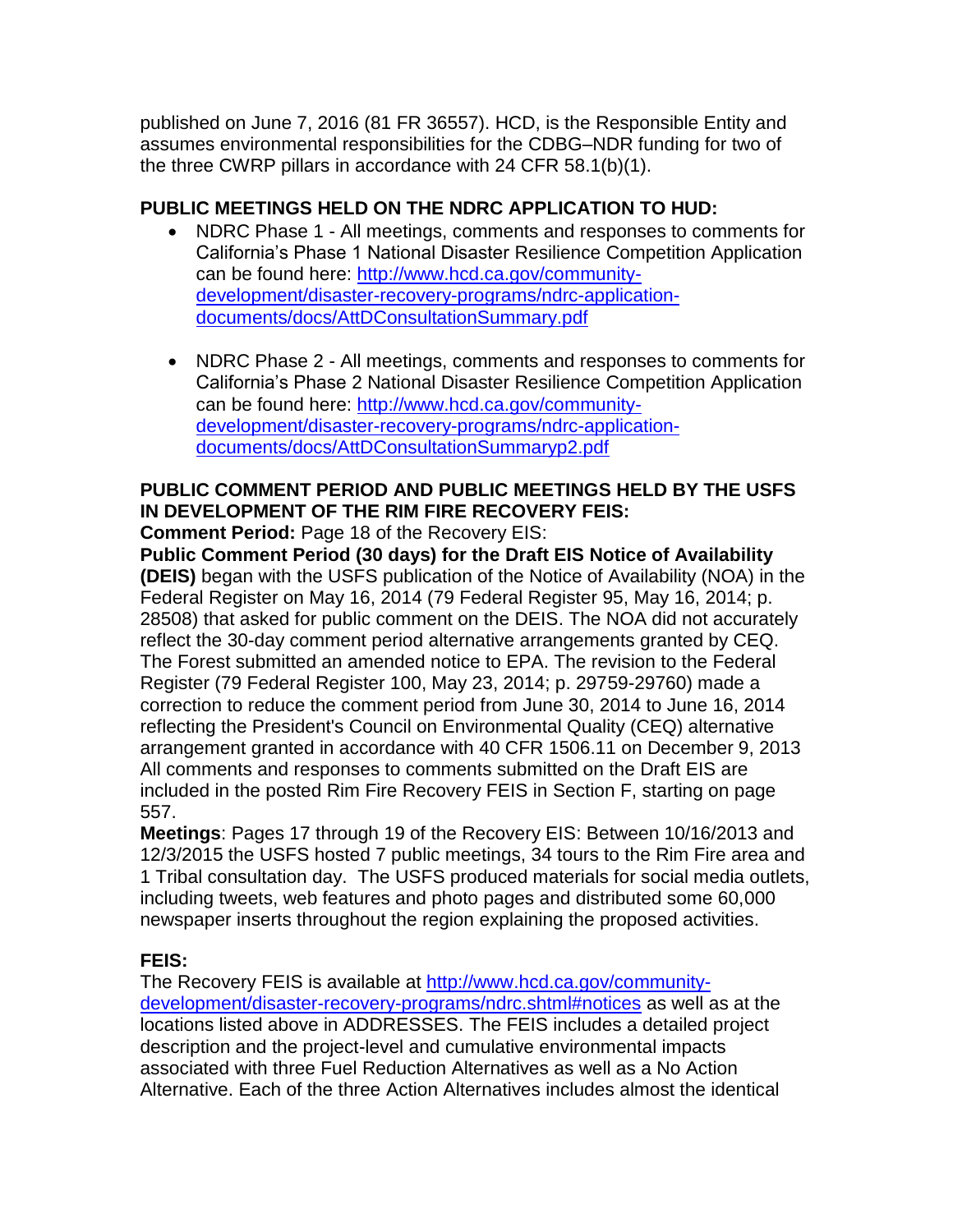amount of acres where biomass/salvage logging and tractor piling were proposed and analyzed. The primary difference between Alternatives 1 and 3 versus Alternative 4 is a reduction of 2,500 acres of treatment area in highly suitable black-backed woodpecker habitat as well as utilizing temporary roads for access to areas versus building new permanent roads. Alternatives 3 and 4 also include several additional treatment units to enhance the Critical Deer Winter Range within the burn area and a Forest Plan Amendment to provide for long-term movement of wildlife from Yosemite National Park through the Stanislaus National Forest. Research was also emphasized under Alternatives 3 and 4, but it is important to note that much of the research was focused on salvage logging and evaluating impacts to spotted owls over the long-term in salvage and unsalvaged areas and can be done or will continue to be done regardless which alternative is chosen for funding under the CDBG-NDR Grant.

### **INTENT TO REQUEST A RELEASE OF FUNDS**

On or about June 27, 2017, HCD will submit a request to HUD for the release of CDBG-NDR funds under the Disaster Relief Appropriations Act, 2013 (PL 113-2), which made emergency funds available for Hurricane Sandy and other Presidentially declared disasters occurring in 2011-2013, to undertake the FWHP for the purposes described in the **SUMMARY** and **SUPPLEMENTARY sections above.** 

### **PUBLIC COMMENTS**

Any individual, group or agency may submit written comments on the ERR per **AVAILABILTY** of the FEIS and **ADDRESS/CONTACT INFORMATION** listed above in the NOA.

## **ENVIRONMENTAL CERTIFICATION**

HCD certifies to HUD that Moira Monahan in her capacity as a Division of Financial Assistance, Operations Branch Chief consents to accept the jurisdiction of the Federal Courts if an action is brought to enforce responsibilities in relation to the environmental review process and that these responsibilities have been satisfied. HUD's approval of the certification satisfies its responsibilities under NEPA and related laws and authorities and allows HCD to use Program funds.

### **OBJECTIONS TO RELEASE OF FUNDS**

HUD will accept objections to its release of funds and HCD's certification for a period of fifteen days following the anticipated submission date or its actual receipt of the request (whichever is later) only if they are on one of the following bases: (a) the certification was not executed by the Certifying Officer of HCD; (b) HCD has omitted a step or failed to make a decision or finding required by HUD regulations at 24 CFR part 58; (c) the grant recipient or other participants in the development process have committed funds, incurred costs or undertaken activities not authorized by 24 CFR Part 58 before approval of a release of funds by HUD; or (d) another Federal agency acting pursuant to 40 CFR Part 1504 has submitted a written finding that the project is unsatisfactory from the standpoint of